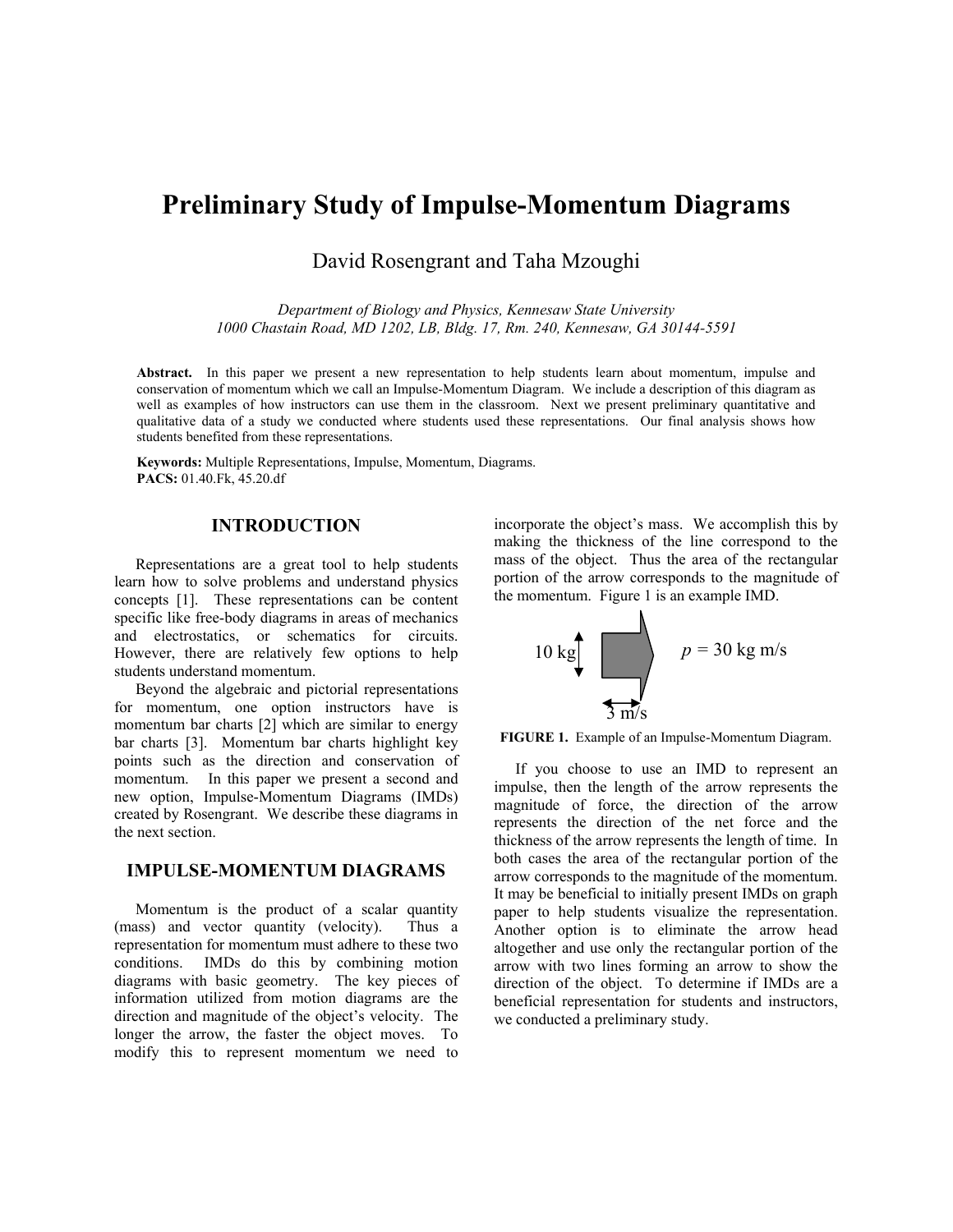| <b>Ouestion &amp; Group</b>      | # of "a"         | # of "b"         | # of "c"         | # of "d"         | # of " $e$ "     |
|----------------------------------|------------------|------------------|------------------|------------------|------------------|
|                                  | <b>Responses</b> | <b>Responses</b> | <b>Responses</b> | <b>Responses</b> | <b>Responses</b> |
| O1 Mathematical Grp.             |                  |                  |                  |                  | n.a.             |
| Q1 IMDs Grp.                     |                  | 10               | 14               |                  | n.a.             |
| O <sub>2</sub> Mathematical Grp. |                  |                  |                  |                  | 12               |
| Q2 IMDs Grp.                     |                  |                  |                  | 10               | 15               |
| O4 Mathematical Grp.             |                  | 13               |                  | n.a.             | n.a.             |
| Q4 IMDs Grp.                     |                  | 14               |                  | n.a.             | n.a.             |
| O6 Mathematical Grp.             |                  |                  |                  |                  | h                |
| O6 IMDs Grp.                     |                  |                  |                  |                  |                  |

**TABLE 1**. Students' Answers to the Multiple Choice Questions (Correct Answers are Bolded)

## **STUDY**

 This study was conducted during the Spring 2008 semester at Kennesaw State University. The students who participated in the study were from a first semester introductory algebra based physics course. Most students who took the course majored in biology or chemistry.

#### **Course Setting**

All 61 students (55% male, 45% female) were part of one lecture course taught by one of the authors. The class met twice a week in a traditionally designed lecture room with modern projection tools for a seventy five minutes lecture. Additionally, the class was divided into different lab sections taught by the same professor. Each lab section met once a week for a three hour lab and recitation session. The instructor taught the course using multiple techniques: lectures enhanced by technology and physics education research-inspired techniques such as peer instruction [4] and interactive lecture demonstrations [5].

#### **Instruments / Participants**

We conducted the study during one of the lab sessions in lieu of a lab. All of the students were required to complete the activities but were free not to let us use the data. All but one elected to participate.

All of the students received a study guide about momentum, impulse and conservation of momentum before receiving any formal in-class instruction on the topics. The text of the study guide was modified from sections 7.1, 7.2 and 7.4 of Hewitt's Conceptual Physics [6]. 29 students received a study guide with explanations and sample problems using only mathematical representations, which we will refer to as the mathematical group. The other 31 students received a study guide using only IMDs (no mathematics), which we will refer to as the IMD group. Both the verbal descriptions and the problems in the guides were almost identical to each other.

When the students finished reading the study guides, we gave them a seven question assignment sheet (Appendix). The assignment sheet contained conceptual questions from the multiple-choice Energy and Momentum Conceptual Survey [7] and numerical and pictorial questions. Upon completion of the assignment sheet we gave them the other study guide to read. When they finished this guide, they answered a survey. The survey questions were open-ended and Likert-scale that were based on questions from references 3 and 8.

### **Findings**

We first analyzed the answers students gave on each of the conceptual questions  $(1, 2, 4, 6)$ . The data is provided in Table 1. The results show that student performance in 3 out of the 4 questions is almost identical across both groups. Question 2 has a slight trend favoring the IMD group, however, a standard ttest shows the difference is not statistically significant. The only significant difference found between the groups involves the answers to question 6. More math students chose the incorrect answer e (p=0.0356). Though not significant, more IMD students chose the incorrect answer b (p=0.0920).

Next we analyzed the quantitative questions  $(5 \&$ 7). The results are shown in Table 2. For both questions we used a standard t-test and found no statistical significant difference between the number of correct answers from each group. Question 7 shows a trend  $(p=0.2028)$  but again, it is not significant. What is interesting to note is that in the conceptual questions the IMD group did as well or better then the Math group for all questions. However, in the quantitative questions the groups were statistically identical.

**TABLE 2.** Number of Correct Responses to Quantitative Questions.

| <b>Question &amp; Group</b> | <b>Number of Correct</b> |  |  |
|-----------------------------|--------------------------|--|--|
|                             | <b>Answers</b>           |  |  |
| Q5 Mathematical Grp.        | 10                       |  |  |
| Q5 IMDs Grp.                | 13                       |  |  |
| Q7 Mathematical Grp.        | 17                       |  |  |
| O7 IMDs Grp.                | 13                       |  |  |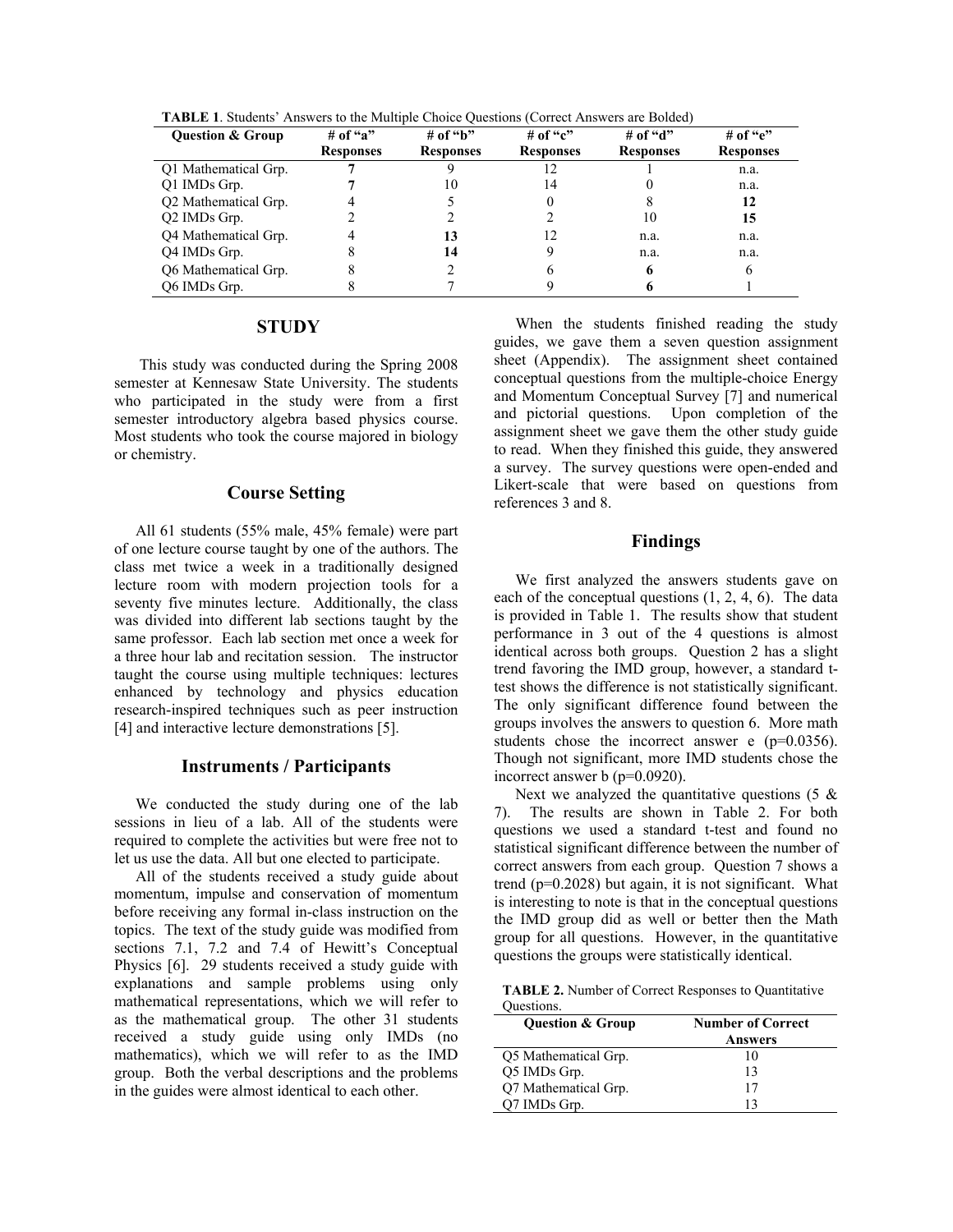Next we analyzed the results of the survey (which came after they studied both guides). Our first open ended question was: *Did using the momentum – impulse arrows help you learn momentum concepts and solve momentum problems? Explain why they were or were not useful.* We broke the student answers into the following categories:  $A - helpful$ because its visual,  $B$  – helpful for another reason,  $C$  – prefer numbers or equations,  $D - not helpful$ ,  $E$ neutral. The results are shown in Figure 2. The y-axis in each figure represents the number of students in that category. We see that 58.3% of the students found the IMDs useful. About half of those students clearly stated the reason they found the diagrams helpful was because they are visual learners. However, 21.7% of the students did not find the diagrams useful. They gave reasons such as they were unfamiliar with the diagrams, thus making them difficult to use. Others said that they just prefer a basic picture. Some claimed that the problems were very easy to understand and that there was no need for the diagrams. The rest of the students (20%) were undecided. For example, one student said "I don't think I fully understood them, I can see them being useful though." Other comments are similar to this one.



**FIGURE 2.** Results of Survey Question 1

.

Our second open-ended survey question was: *Did representing the momentum process in multiple ways help you learn concepts and solve momentum problems? Explain why they were or were not useful*. We categorized their answers into "Yes", "No" and "Neutral" (Figure 3). We asked this question, partly to see how consistent students' responses were with survey question 1. In this case 82.1% (compared to 58.3%) of the students found the IMDs to be useful.



**FIGURE 3.** Results of Survey Question 2

Only 14.3% (compared to 21.7%) found the IMDs to be more confusing. One student stated: "Too many methods gets confusing to me. I usually end up with more than one answer." Furthermore, some of the students in this category commented again that the problems were very easy and it is too much work to draw a picture for such basic situations. Four IMD students left the last 4 questions blank, thus we did not include them in the totals for those questions.

The third survey question was: *Which version would you initially have preferred to help you qualitatively and quantitatively understand momentum?* We asked this question to determine the students' instructional preference. The results are in Figure 4. The number of students who wanted the "Math" version first is roughly the same among groups. Overall, more students prefer to see the Math version first. Interestingly, students in the IMD group seem to want the Math version first while student in the Math group are equally divided. One possible explanation is the IMD group was able to answer conceptual questions, but not the mathematical, thus they felt they needed that information first. The answers we placed in the "other" category were responses such as: "the written version helped me better" or "Qualitatively, [IMD] is the best because it gives more information to learn from including diagrams. Quantitatively [Math] explains the math concepts better." Also, two students from the IMD group commented they should appear simultaneously.



Our final open-ended survey question was: *Do you feel the momentum-impulse diagrams furthered your understanding of momentum concepts? Explain your answer.* The answers are shown in Figure 5. 73.2% of the participants stated that they found IMDs to be beneficial. The 17.9% of the class who did not find them useful included reasons such as the situations being too simple, or that they didn't fully understand the diagrams. The same arguments were used from responses in the yes and no category. Students could see the potential for the diagrams but argued that they didn't fully understand them yet, or that they preferred to have the IMDs along with the equations.